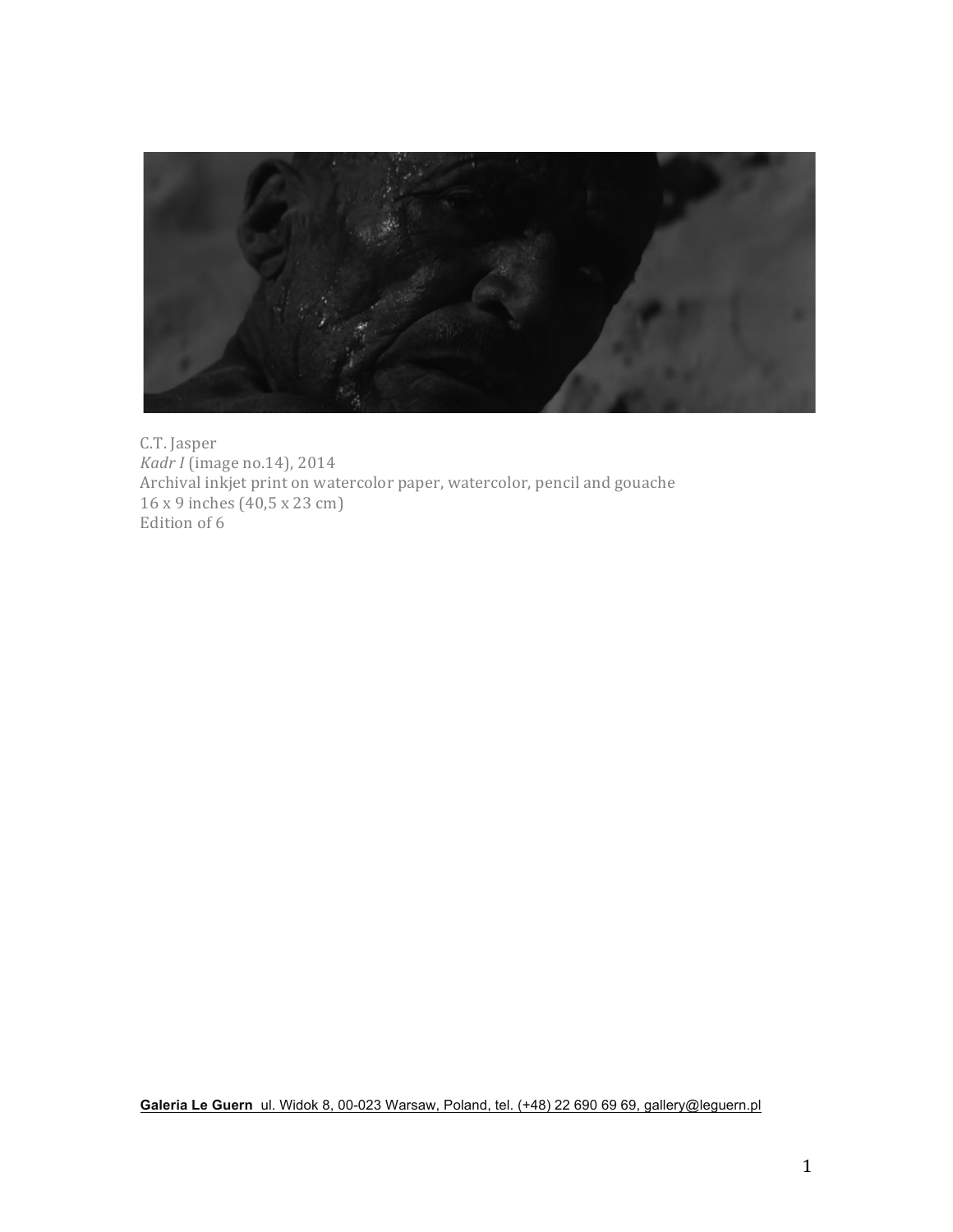

C.T. Jasper *Kadr II* (image no.67), 2014 Archival inkjet print on watercolor paper, watercolor, pencil and gouache 17 x 15 inches (43,1 x 38 cm) Edition of 6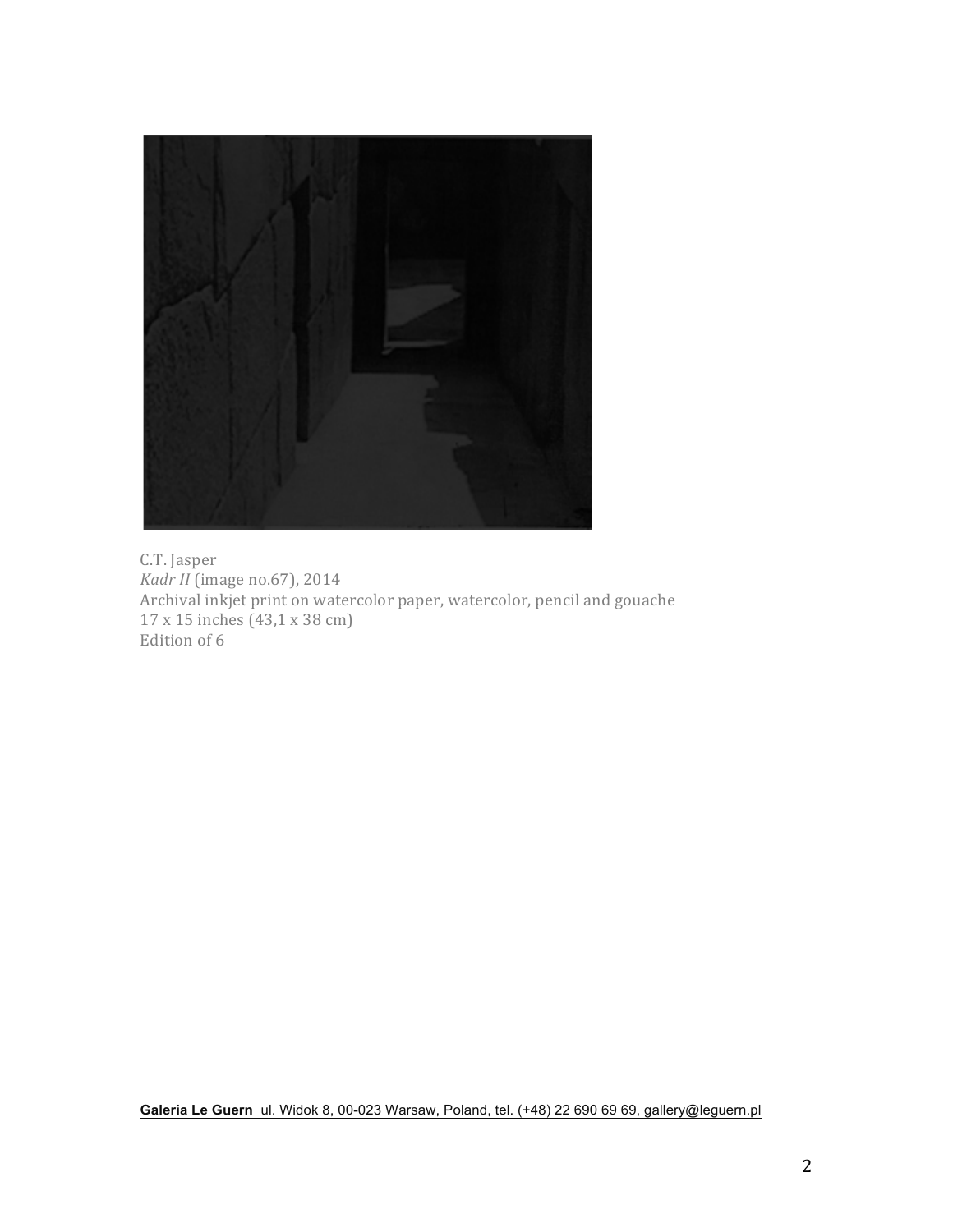

C.T. Jasper *Kadr III* (image no.22), 2014 Archival inkjet print on watercolor paper, watercolor, pencil and gouache  $16 \times 9$  inches  $(40.5 \times 23$  cm) Edition of 6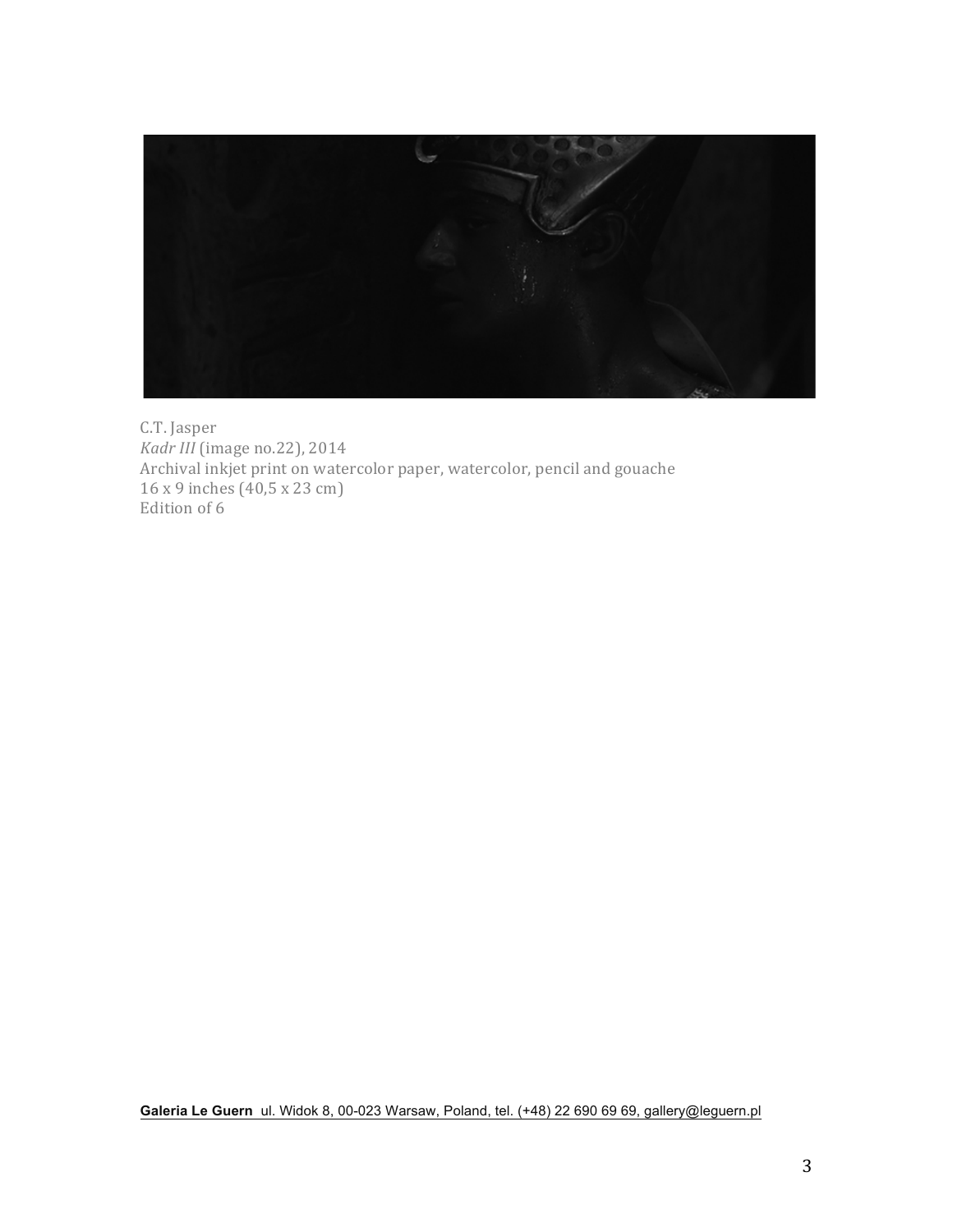

C.T. Jasper *Sunset* (image no.44), 2014 Archival inkjet print on watercolor paper, watercolor, pencil and gouache 8 x 5,5 inches (20,3 x 12,7 cm) Edition of 6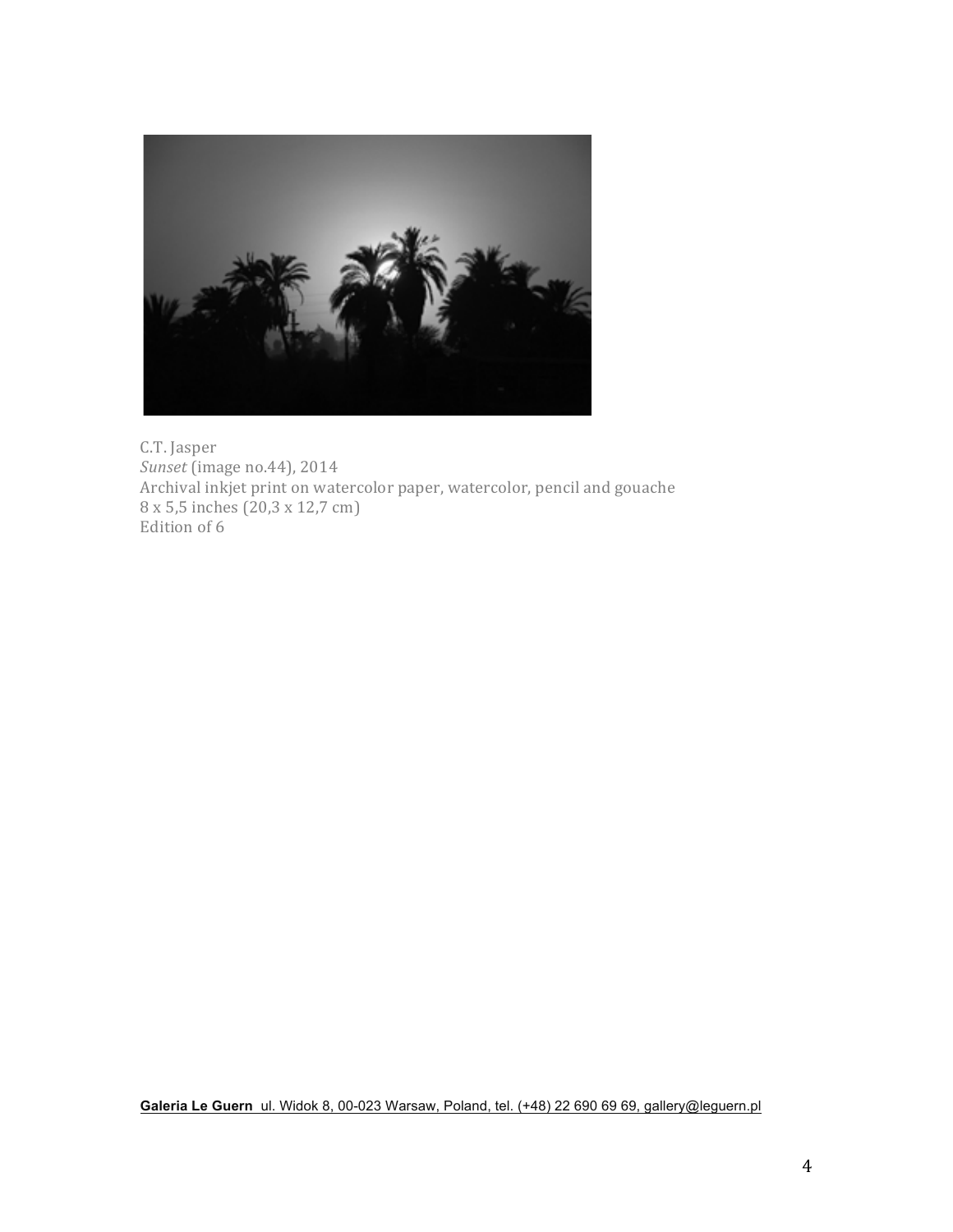

C.T. Jasper *Sunset of the Pharaohs* (image no. 17), 2014 Pencil on paper 11 x 8,5 inches (28 x 21,5 cm)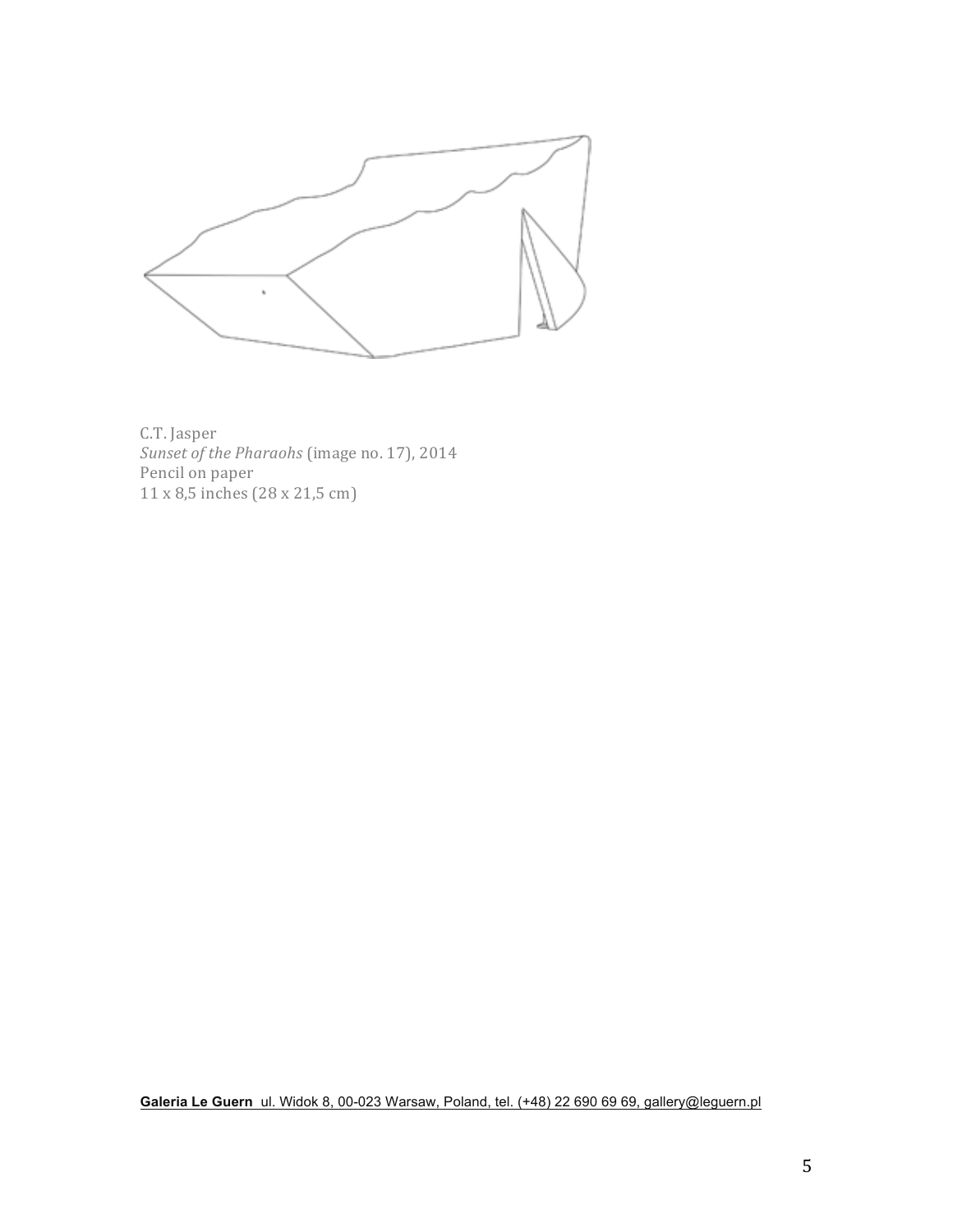

C.T. Jasper *Typewriter* (image no.92), 2014 Archival inkjet print on watercolor paper, watercolor, pencil and gouache  $26 \times 26$  inches  $(66 \times 66$  cm) Edition of 6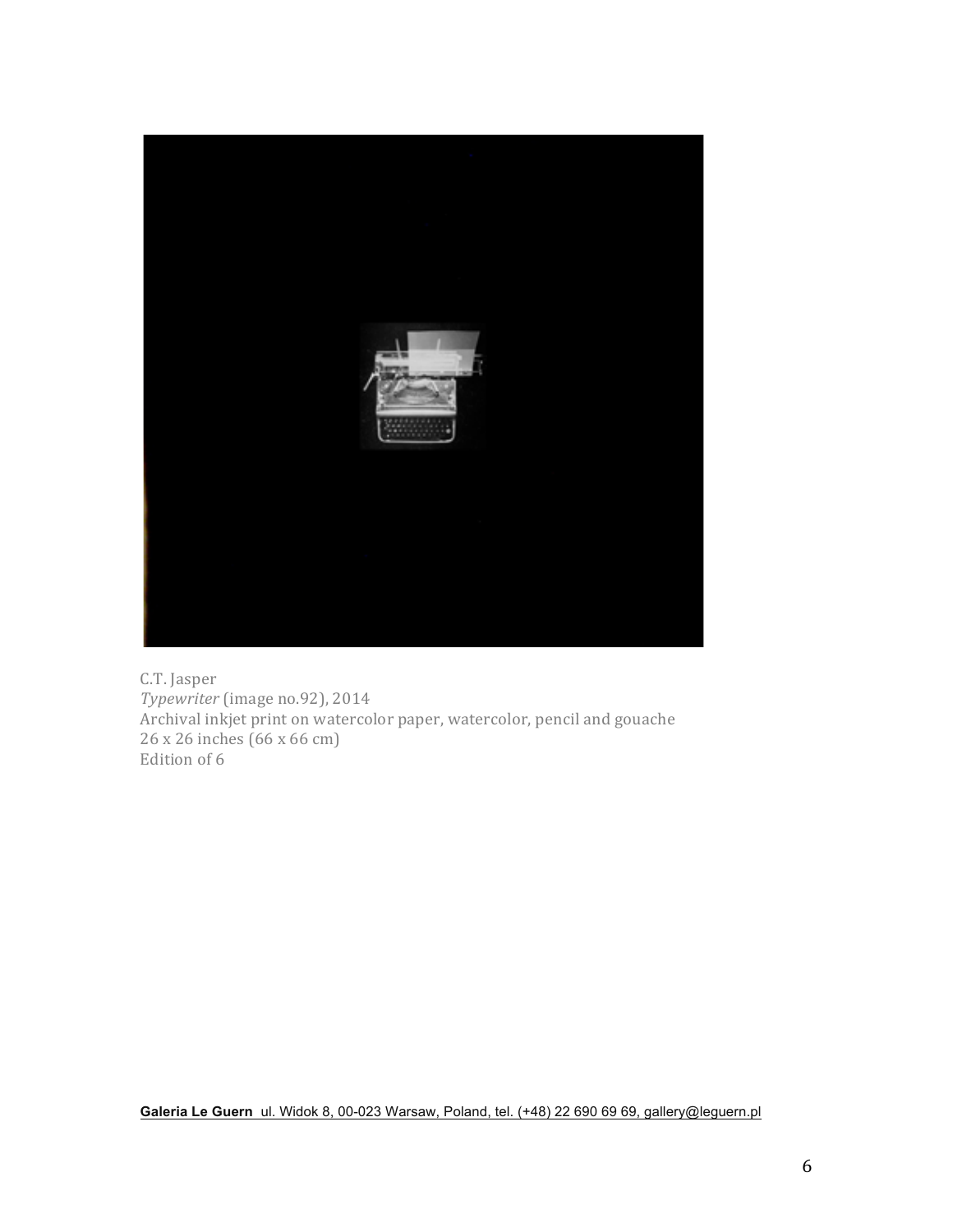

C.T. Jasper *Paper* (image no.4), 2014 Archival inkjet print on watercolor paper, watercolor, pencil and gouache 11 x 8,5 inches (28 x 21,5 cm) Edition of 6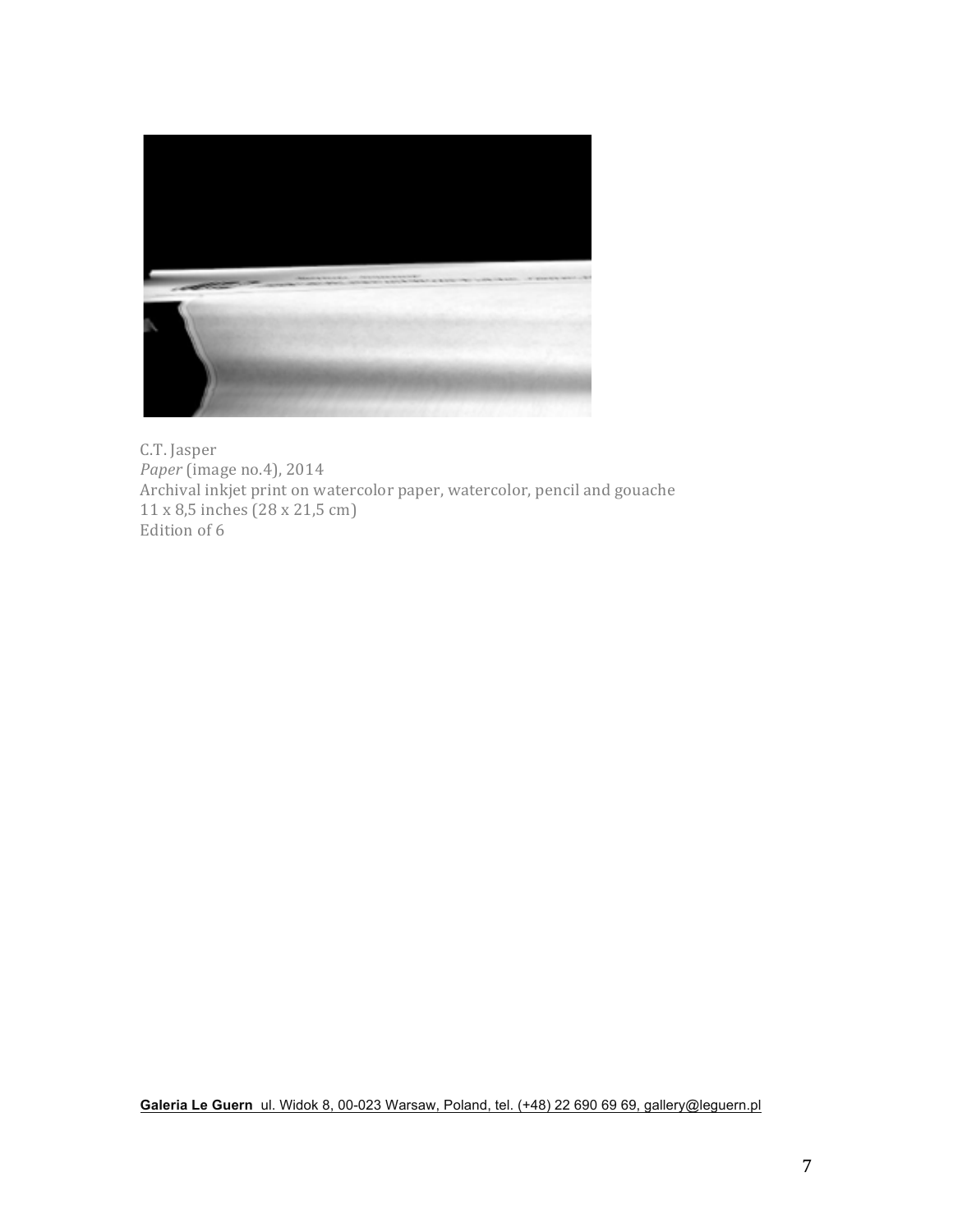

C.T. Jasper *Film Magazine* (image no.21), 2014 Archival inkjet print on aged paper, 17 pages  $9,5 \times 13,5 \text{ inches}$  (22,8  $\times 33,2 \text{ cm}$ ) Edition of 6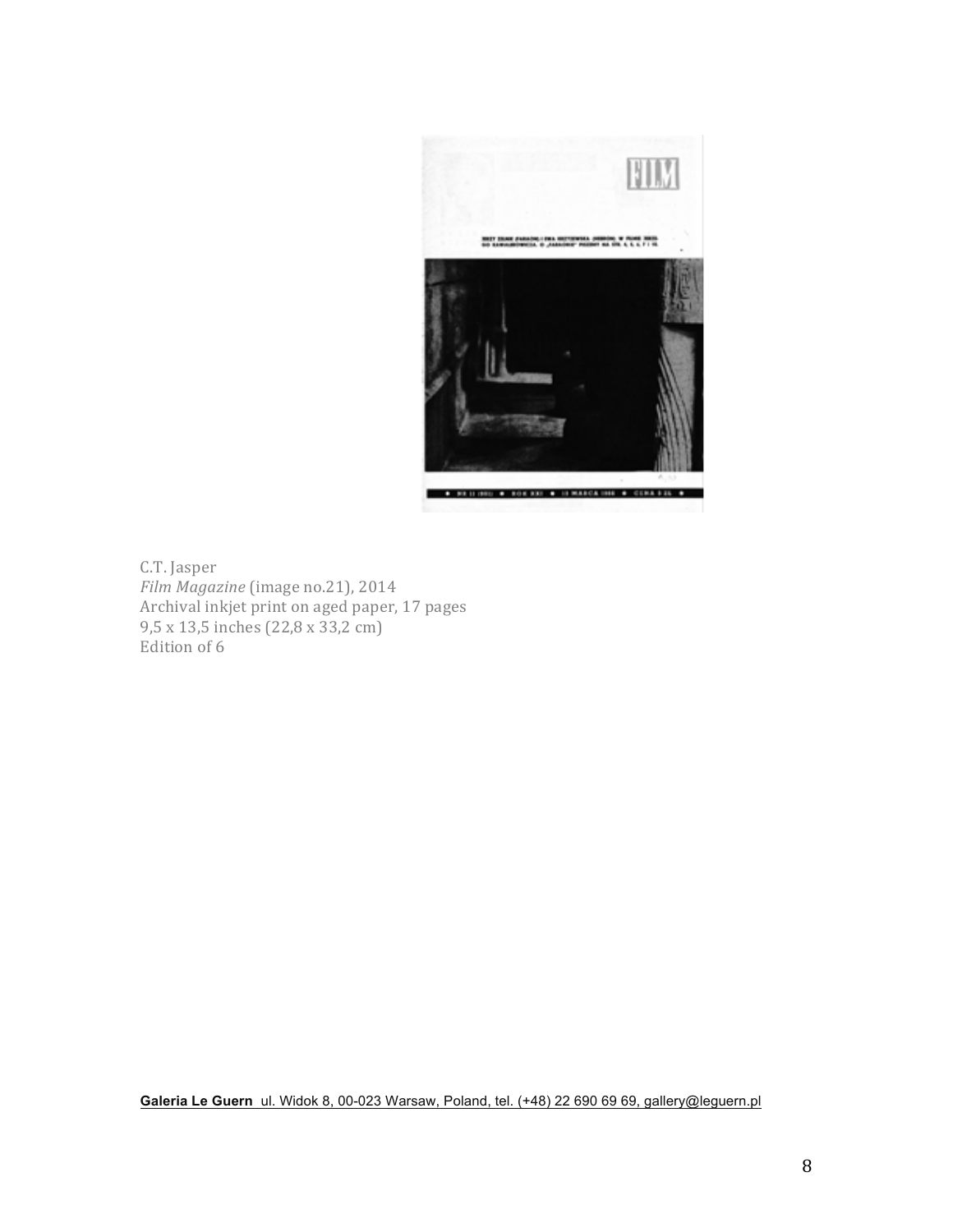

C.T. Jasper *Book* (image no.4), 2014 Archival inkjet print on watercolor paper, watercolor, pencil and gouache  $11 \times 17$  inches  $(28 \times 43, 1 \text{ cm})$ Edition of 6